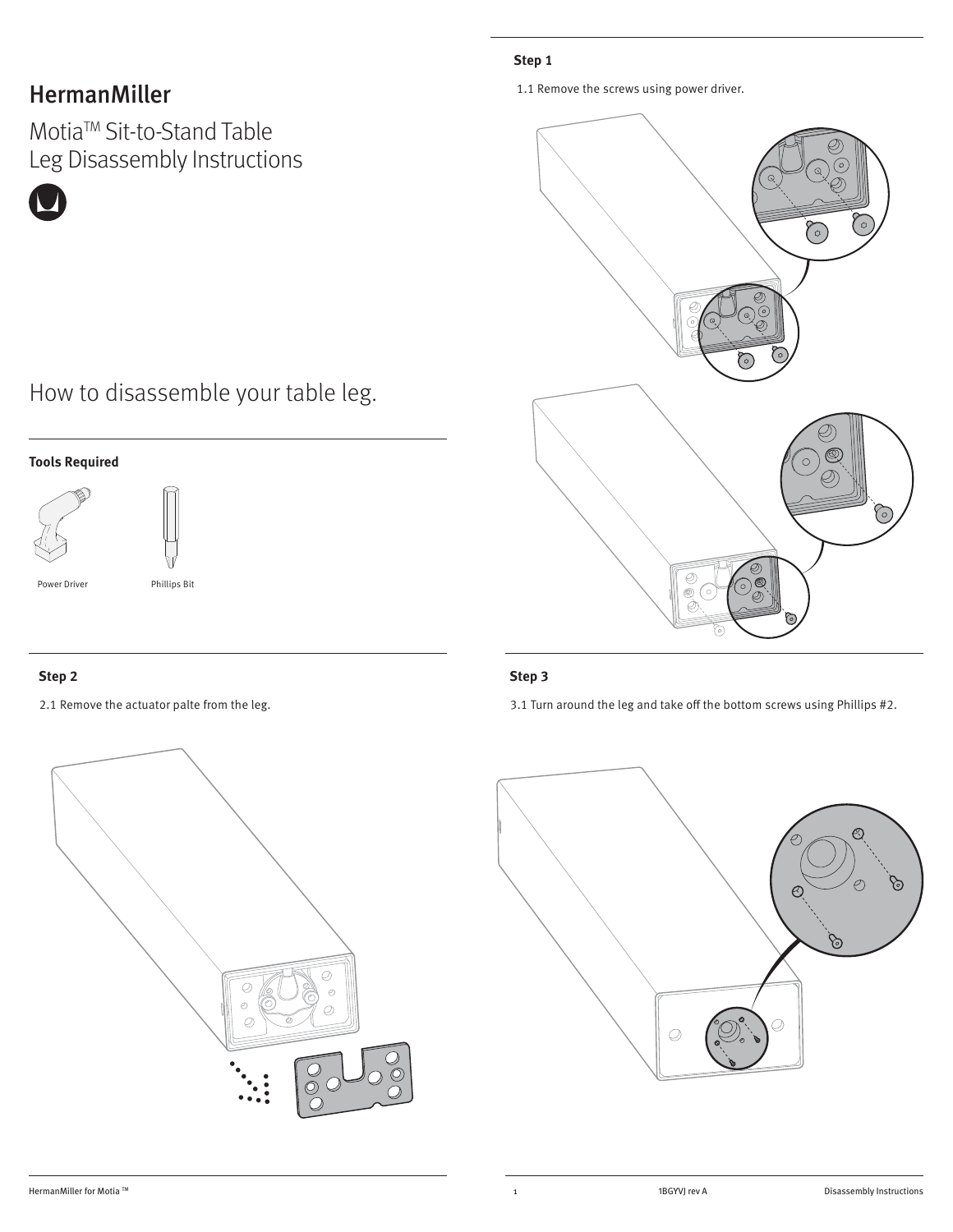### **Step 4**

4.1 Turn around the leg and remove the slim drive from the leg.

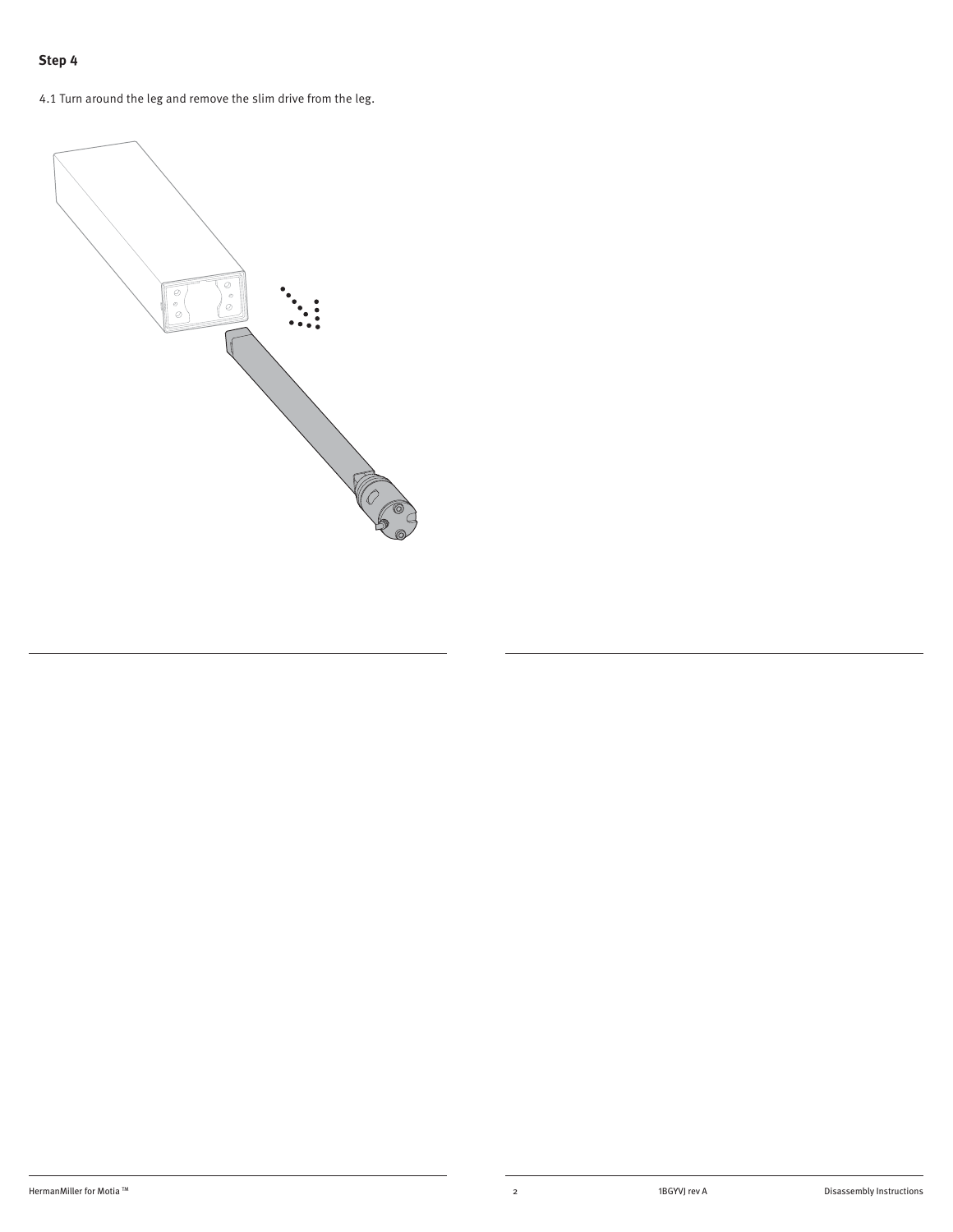## HermanMiller

MotiaTM Sit-to-Stand Table Double Stage Leg Disassembly Instructions

## **Step 1**

1.1 Remove the screws using power driver.



# How to disassemble your table leg.

### **Tools Required**





Phillips Bit

Power Driver



#### **Step 2** Step 3

2.1 Remove the actuator palte from the leg. 3.1 Turn around the leg and take off the bottom screws using Phillips #2.